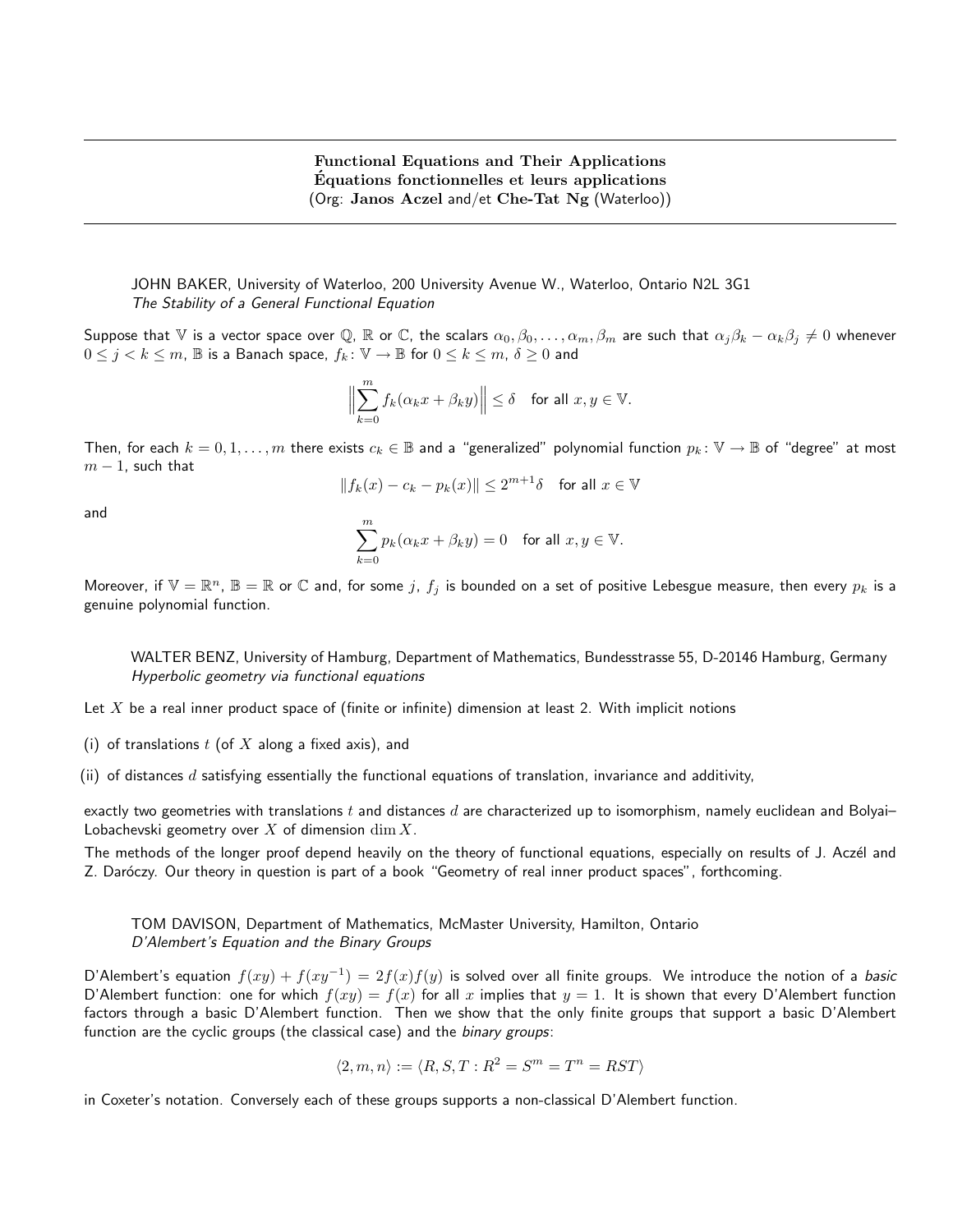JEAN-CLAUDE FALMAGNE, University of California, Irvine Functional Equations and Invariance in Scientific Laws

Two fundamental invariance principles are formulated which enable the derivation of some common physical laws via functional equation techniques. The first invariance principle, called 'meaningfulness', is germane to the common practice requiring that the form of a scientific law must not be altered by a change of the units of the measurement scales. The second principle requires that the output variable of the law be 'order-invariant' with respect to any monotonic transformation (of one of the input variables) belonging to a particular class of such transformations which is characteristic of the law. These two principles are formulated as axioms of the scientific theory. Three applications are mentioned, which involve: the Lorentz–Fitzerald Contraction, Beer's Law, and the Monomial Laws. The first one is described in some details. If all scientific laws should arguably be meaningful, not all of them are order-invariant in the sense of this work. An example is van der Waals' Equation. Open problems are proposed.

PAL FISCHER, University of Guelph, Guelph, Ontario N1G 2W1 On Schroder equations, linearizability and composition square roots

Results about linearizability and orientation-reversing composition square roots are presented. In addition, a sequence  $\{f_n\}$ of strictly increasing and differentiable functions are constructed, defined on an interval  $I$  of reals, containing  $0$  as an interior point with the following properties:

(i)  $f_n(0) = 0$ ,  $f'_n(0) = \lambda$ , where  $0 < \lambda < 1$ ;

(ii) there is no solution of the Schröder equation

 $\Phi(f_n(x)) = \lambda \Phi(x)$ 

on I such that  $\Phi(0) = 0$  and  $\Phi'(0) = 1$  for any n positive integer;

(iii) the sequence  $\{f_n\}$  converges uniformly on I to  $\lambda x$ .

KONRAD HEUVERS, Michigan Technological University, 1400 Townsend Dr., Houghton, MI 49931-1295, USA A third logarithmic functional equation and Pexider generalizations (joint work with Palaniappan Kannappan)

Let  $f: [0,\infty] \to \mathbb{R}$  be a real valued function on the set of positive reals. Then the functional equations:

$$
f(x + y) - f(xy) = f(1/x + 1/y)
$$
  

$$
f(x + y) - f(x) - f(x) = f(1/x + 1/y)
$$

and

$$
f(xy) = f(x) + f(y)
$$

are equivalent to each other.

If  $f, g, h: [0, \infty] \to \mathbb{R}$  are real valued functions on the set of positive reals then

$$
f(x + y) - g(xy) = h(1/x + 1/y)
$$

is the Pexider generalization of

$$
f(x + y) - f(xy) = f(1/x + 1/y).
$$

We find the general solution to this Pexider equation.

If  $f, g, h, k : [0, \infty] \to \mathbb{R}$  are real valued functions on the set of positive reals then

$$
f(x + y) - g(x) - h(y) = k(1/x + 1/y)
$$

is the Pexider generalization of

$$
f(x + y) - f(x) - f(y) = f(1/x + 1/y).
$$

We find the twice differentiable solution to this Pexider equation.